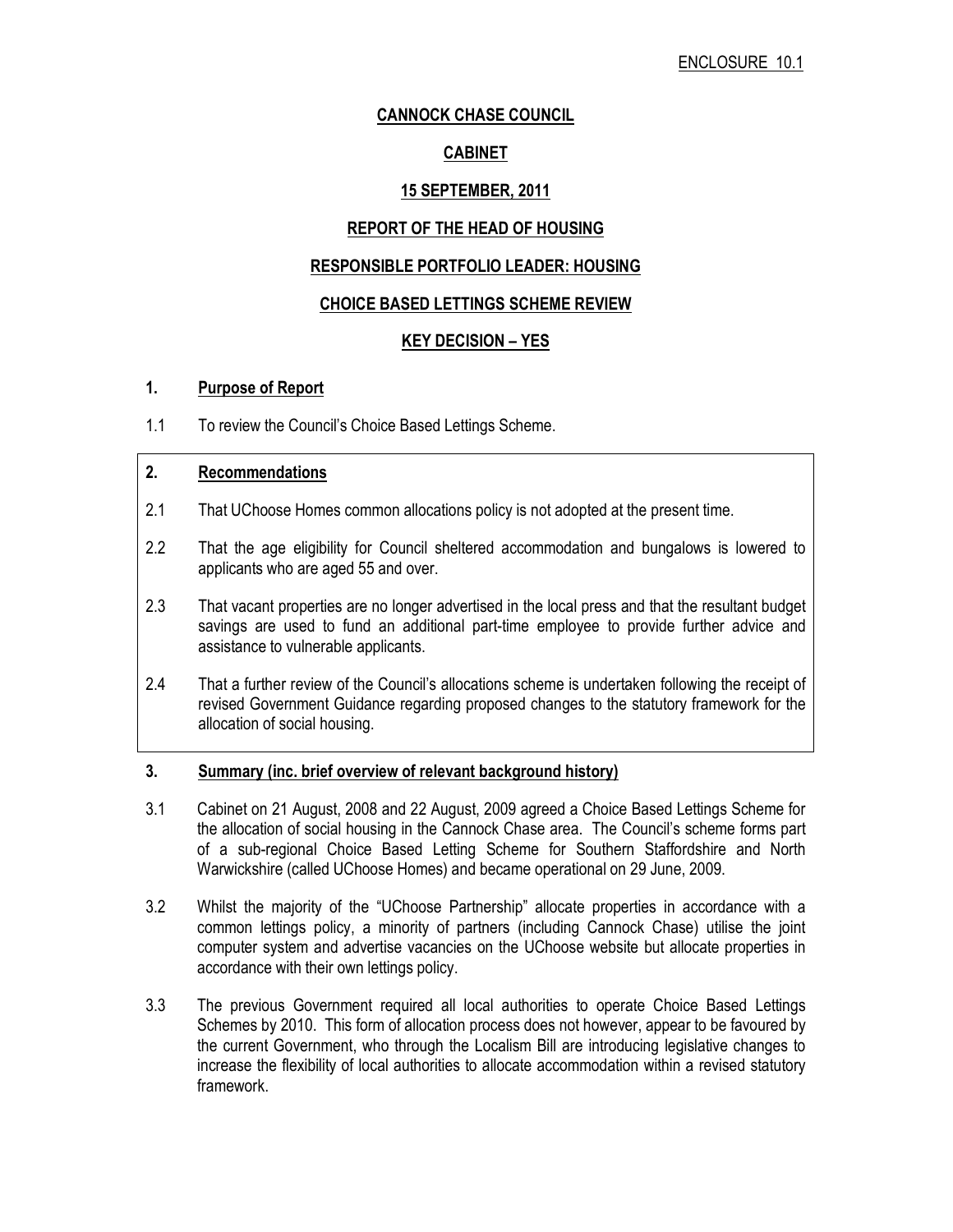- 3.4 These proposed changes were considered by the Housing Policy Development Committee on 14 December, 2010 and include:-
	- (a) The removal of the requirement for the operation of "open waiting lists" to enable local authorities to determine which categories of applicants are eligible to join their housing registers.
	- (b) The removal of "tenant transfers" from the current statutory allocations framework to enable local authorities to make it easier for existing tenants (including those with little or no housing need) to transfer to alternative accommodation without the increased risk of legal challenge from "first time" applicants in greater need.
- 3.5 The Government will, however continue to:-
	- (a) Determine the regulations regarding which households from abroad are eligible for social housing in accordance with their immigration and asylum policy and the requirements of EU Law.
	- (b) Legislate that certain households must be given priority (termed "reasonable preference") for social housing, i.e. people who:-
		- are homeless or owed certain duties under the homelessness legislation;
		- live in overcrowded, unsatisfactory or insanitary conditions;
		- need to move on medical or welfare grounds (including grounds relating to a disability);
		- need to move to a particular locality in the local authority's district to avoid hardship to themselves or others.
- 3.6 Subject to the Localism Bill receiving Royal assent it is expected that the Government will issue further guidance regarding the legislative changes and their policy framework for the allocation of social housing.
- 3.7 This report presents a review of the scheme after two years operation.

## 4. Key Issues and Implications

- 4.1 The current UChoose Choice Based Lettings Scheme has generally been well received by service customers as evidenced by a user questionnaire survey undertaken in October, 2010. An analysis of the 222 respondents showed:-
	- (a) Applications 54% were made via the internet; 22% via a paper form, 16% via telephone and 8% by other means.
	- (b) Ease of Application 75% considered application easy, 8% considered it to be difficult, whilst 17% considered it neither easy or difficult.
	- (c) Information on the UChoose website 75% considered the information to be good, 6% considered it to be poor, whilst 19% considered it neither good or poor.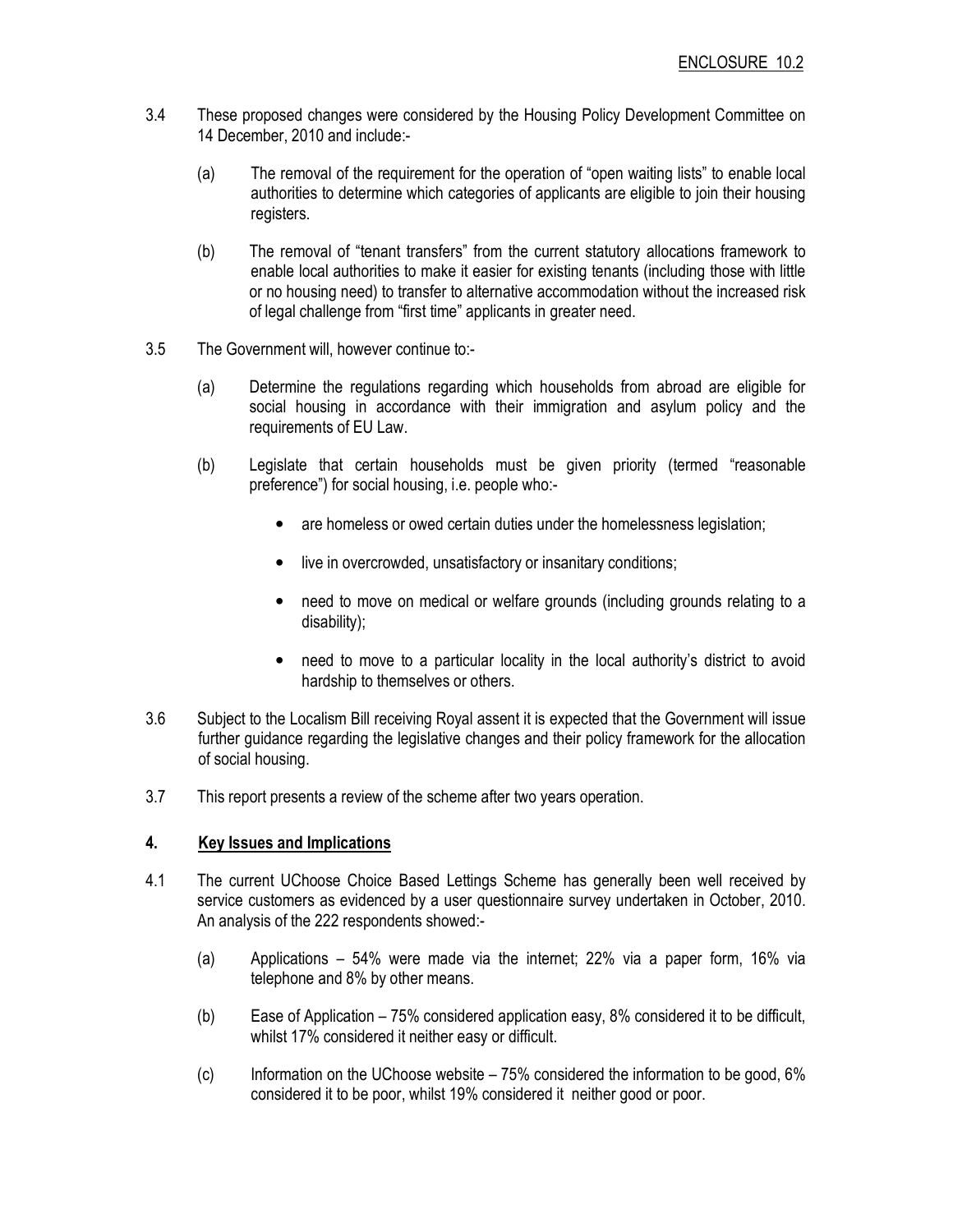- (d) Expressing an Interest in a Property 76% considered it to be easy, 11% considered it to be difficult, whilst 13% considered it neither easy or difficult.
- (e) Source of Advertising 54% viewed properties on the website, 32% through the newspaper and 10% through a visit or telephone call to the Council. (NB: a variety of other sources were reported to the remaining 4%)
- (f) Satisfaction with the scheme 57% satisfied; 27% dissatisfied, whilst 16% were neither satisfied or dissatisfied. Average satisfaction (on a scale of 10) was 6.7.
- 4.2 The reasons for dissatisfaction amongst 27% of respondents relate primarily to their priority banding, not being offered a property (despite making a number of expressions of interest) and the lack of vacant properties. It is considered that these reasons would be cited in relation to any allocation scheme as vacant properties are in short supply and all schemes prioritise applicants and every applicant cannot be placed at the top of the list.
- 4.3 It is therefore, considered that the scheme does not require a radical review at the present time, particularly as such action would be premature in view of the potential legislative changes to the statutory allocations framework which are contained in the Localism Bill. Three issues have nevertheless been identified for review at the present time, pending a further policy review following the expected publication of revised national allocations guidance next year.
- 4.4 These three issues (which were also considered by the Housing Policy Development Committee on 22 March, 2011) are detailed below:-
	- (a) Adoption of the "UChoose" Common Allocations Policy

 Cabinet on 21 August, 2008 decided not to adopt the UChoose Homes common allocations policy for the allocation of social housing in the Cannock Chase area and to only use the common policy to determine the priority between UChoose Partnership applicants within Band Four.

 There are a number of advantages in adopting the common allocations policy, particularly as the Cannock Chase scheme is almost identical in all but one respect and the Council could retain its current local connection criteria for the allocation of social housing in the Cannock Chase area.

 However, the UChoose Common Allocations Policy (unlike the Council's current policy) does not recognise lodging amongst family members to be a form of housing need. As a result only "non-family" households receive any priority banding for shared facilities under the common policy whereas any household who wishes to live independently is placed in Band Three under the Council's current scheme. The adoption of the common policy would therefore result in a loss of priority for some 366 lodging households thus reducing their prospects of rehousing. As an example, a household with children lodging with parents with no overcrowding would, under the common policy, be placed in Band Four rather than in Band Three under the current scheme.

 Views of the Housing Policy Development Committee – The Committee "expressed reservations regarding the adoption of a common allocations policy in view of the difference in treating lodger applicants between the common allocations policy and the Council's current policy".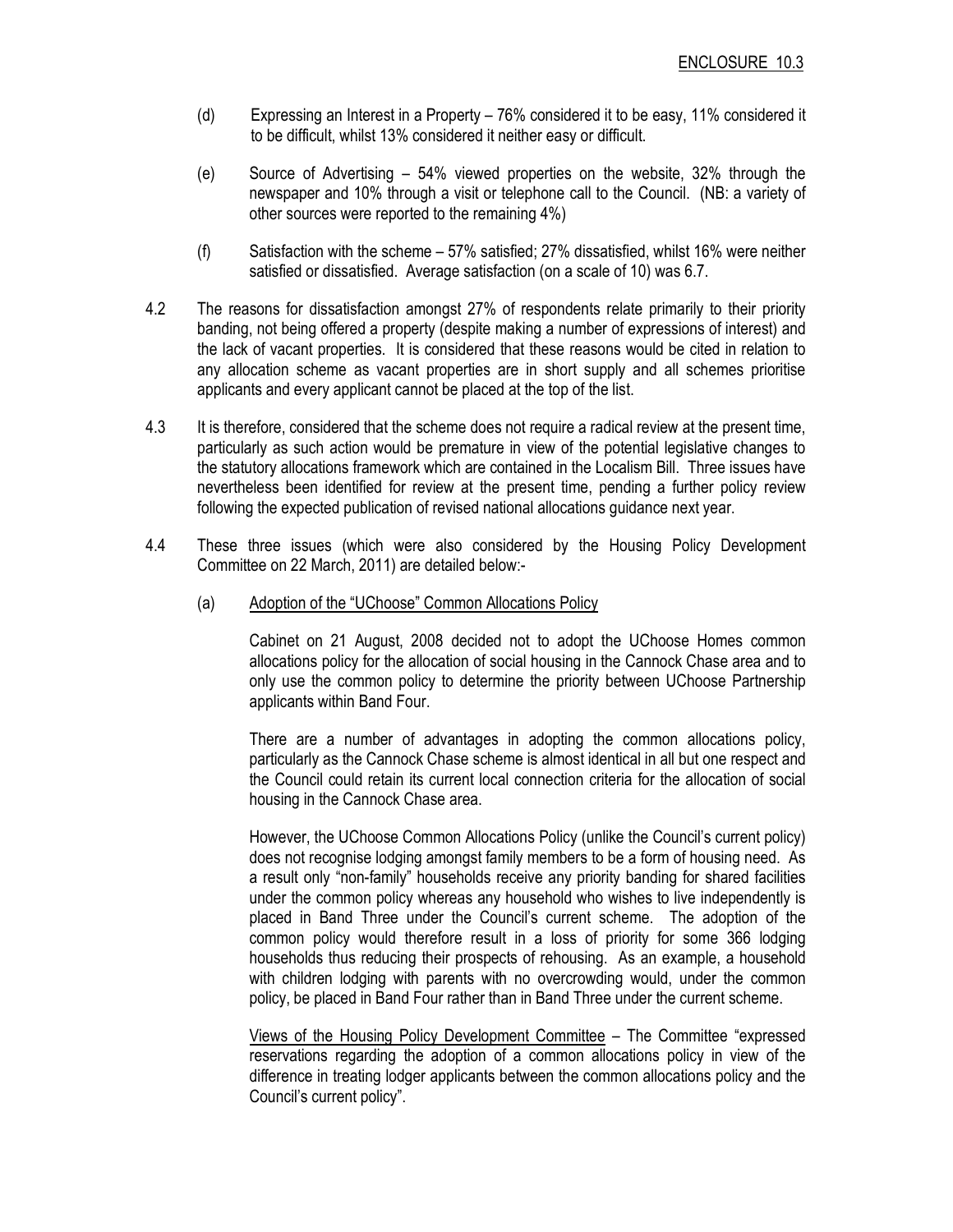Conclusion It is considered that the UChoose Homes Common Allocations Policy should not be adopted at the present time.

#### (b) Age Eligibility for Sheltered Accommodation and Bungalows

In order to be eligible for Council sheltered accommodation applicants need to be aged 60 or over. The Council's eligibility criteria differ from that used by Housing Associations in respect of their sheltered accommodation in the Cannock Chase area, where the eligible age is 55. This difference causes some confusion amongst applicants and reduces "the pool" of eligible applicants for the Council's sheltered schemes which are subject to periodic letting difficulties. It is therefore proposed that the age eligibility for the Council's sheltered accommodation should be reduced to 55.

However, if this policy change is adopted it would result in anomaly with the age eligibility criteria for bungalows which also currently requires applicants to be aged 60 or over. Applicants aged under 60 are currently eligible for the allocation of a bungalow if they have a medical need for ground floor accommodation and it is suggested that the criteria is extended to enable any applicant aged 55 or over to be eligible for bungalow accommodation. The majority of bungalows are allocated to households with medical needs and the existing priority bands would ensure that households with the greatest need continue to receive priority.

#### Views of the Housing Policy Development Committee

The Committee "supported lowering the age eligibility for sheltered accommodation to 55 in line with other housing providers in the Cannock Chase area".

Note: The Committee did not reach any conclusion regarding the age eligibility for bungalows.

Conclusion It is considered that the age eligibility for sheltered accommodation and bungalows should be lowered to applicants who are aged 55 or over

#### (c) Advertising Vacant Properties

The Council currently advertise vacant properties on the UChoose Homes website, in the Council's Area offices and in the Local Press. Eligible applicants are then invited to "express an interest" in respect of the properties which are advertised.

Advertising in the local press is undertaken through the Chase Post and the Rugeley Mercury at a cost of £16,000 per annum, although these newspapers are not distributed to every household in the Cannock Chase area.

The Housing Policy Development Committee expressed concern that some vulnerable applicants may have difficulty in accessing the UChoose Homes Scheme and require additional support in determining their accommodation choices and expressing an interest in vacant properties.

This issue has also been recognised by other members of the "UChoose Partnership" who have now stopped advertising vacant properties in the local press and have used the savings to fund additional employee support in respect of vulnerable applicants.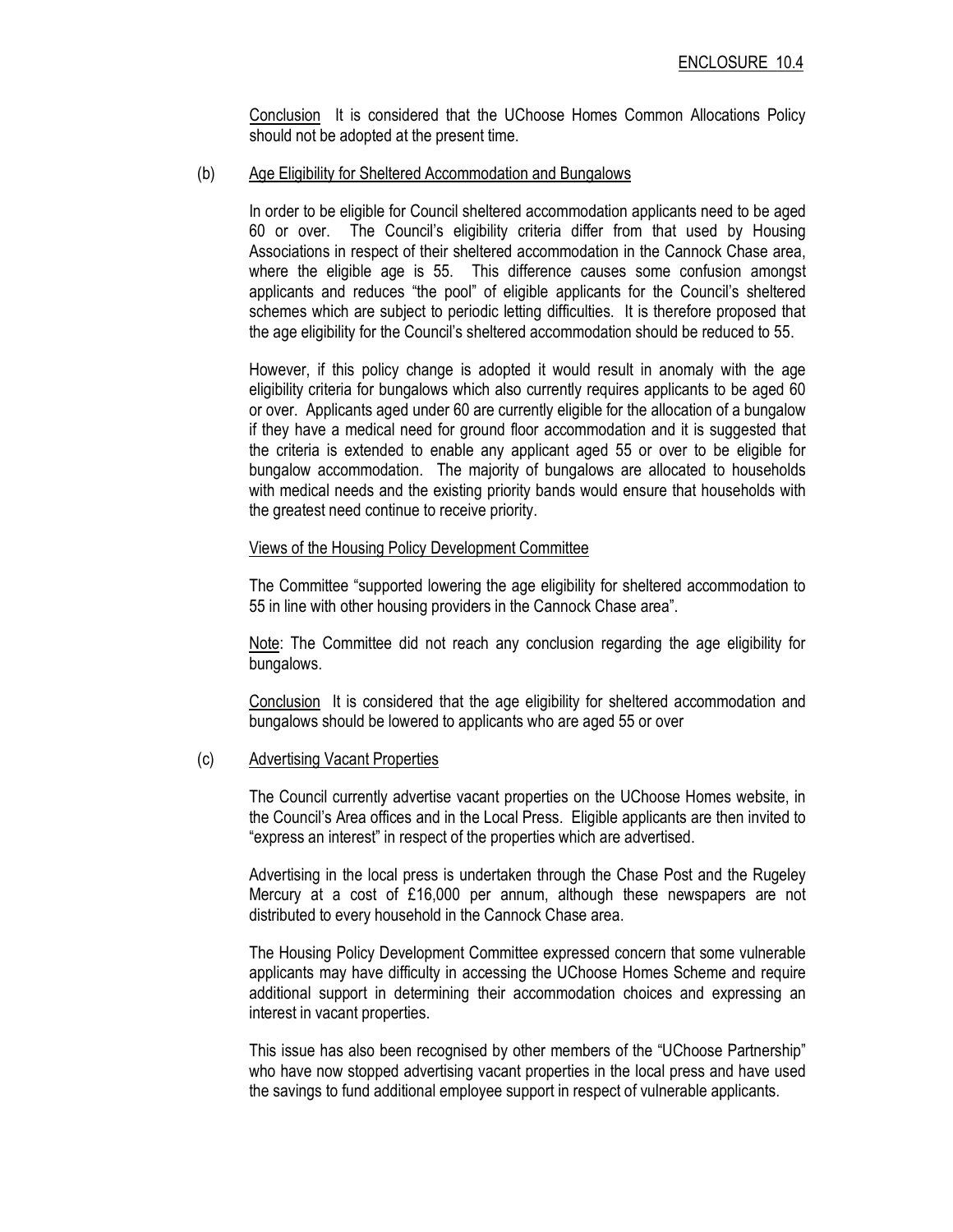Whilst advertising in the local press increases the transparency of the scheme (32% of applicants use the local press to ascertain the availability of vacant properties), the cost is relatively high, and the papers do not reach everyone in the Cannock Chase Community.

It is therefore considered that the £16,000 would be better utilised to fund an additional part-time employee to support vulnerable applicants to access the UChoose Homes Scheme.

#### View of the Housing Policy Development Committee

The Committee "suggested that consideration be given to using the budget currently spent on advertising vacant properties (£16,000 per annum) on funding an additional part-time employee to provide advice and assistance to vulnerable applicants".

Conclusion It is considered that advertising vacant properties in the local press should cease and that the resultant budget savings are utilised in funding an additional employee to support vulnerable applicants.

#### 5. Conclusion(s) and Reason(s) for the Recommendation(s)

- 5.1 The Council use a Choice Based Lettings Scheme for the allocation of social housing in the Cannock Chase area and this report presents a review of the scheme following two years operation.
- 5.2 The Government are proposing legislative changes to the present statutory allocations framework to increase the flexibility of local authorities and further guidance on these is expected to be issued, subject to the Localism Bill receiving Royal Assent.
- 5.3 In view of these impending changes and the satisfaction levels amongst service users, it is considered that the scheme does not require radical review at the present time. Three issues have however, been reviewed, pending a further policy review following the expected publication of revised national allocations guidance next year.
- 5.4 The three issues which have also been considered by the Housing Policy Development Committee are:-
	- (a) The Adoption of the "UChoose" Common Allocations Policy
	- (b) Age Eligibility for Sheltered Accommodation and Bungalows
	- (c) Advertising Vacant Properties
- 5.5 The report provides a policy review of these issues and as a result of this, changes for the Council's existing allocations policy and procedures are recommended.

## 6. Other Options Considered

6.1 Options in relation to the three issues which have been identified for review are considered in the report.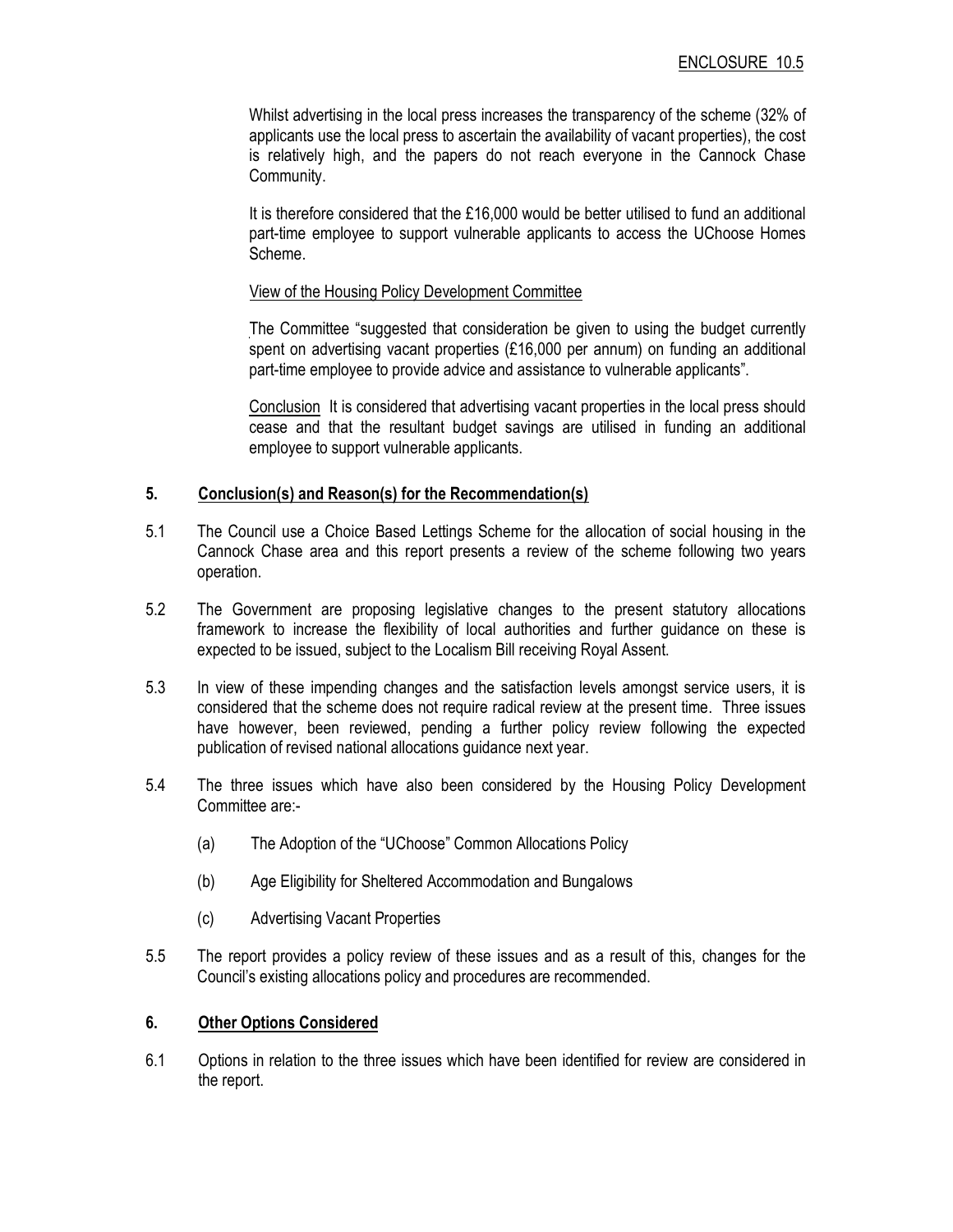# 7. Report Author Details

Ian Tennant (Head of Housing) Ex 4210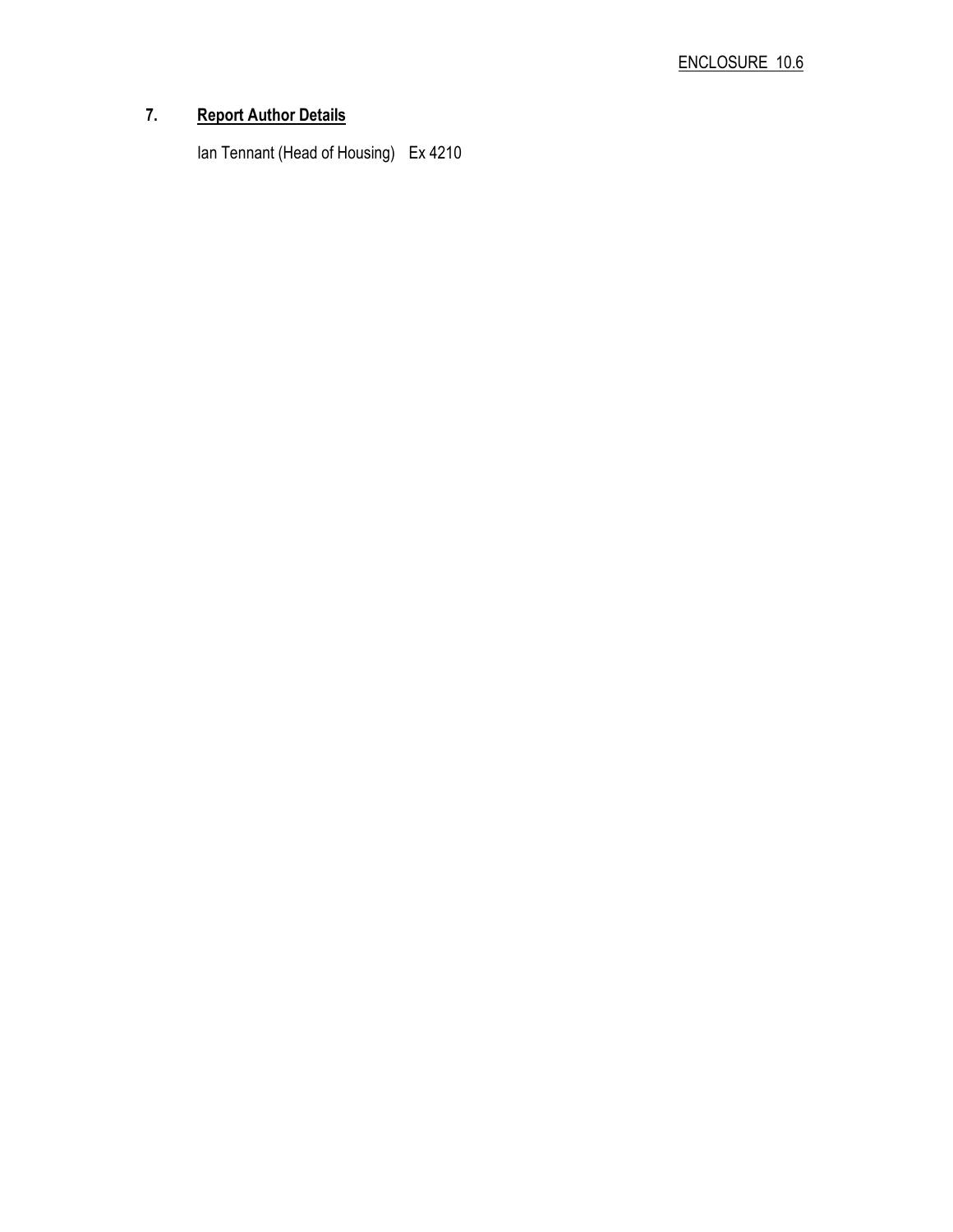# SCHEDULE OF ADDITIONAL INFORMATION

# INDEX

| <b>Contribution to Council Priorities (i.e. CHASE, Corporate Priorities)</b> | <b>Section 1</b>   |
|------------------------------------------------------------------------------|--------------------|
| <b>Contribution to Promoting Community Engagement</b>                        | <b>Section 2</b>   |
| <b>Financial Implications</b>                                                | <b>Section 3</b>   |
| <b>Legal Implications</b>                                                    | <b>Section 4</b>   |
| <b>Human Resource Implications</b>                                           | <b>Section 5</b>   |
| <b>Section 17 (Crime Prevention)</b>                                         | Section 6          |
| <b>Human Rights Act Implications</b>                                         | <b>Section 7</b>   |
| <b>Data Protection Act Implications</b>                                      | <b>Section 8</b>   |
| <b>Risk Management Implications</b>                                          | <b>Section 9</b>   |
| <b>Equality and Diversity Implications</b>                                   | Section 10         |
| <b>List of Background Papers</b>                                             | <b>Section 11</b>  |
| <b>Report History</b>                                                        | <b>Section 12</b>  |
| Annexes to the Report i.e. copies of correspondence, plans etc.              | Annex 1, 2, 3 etc. |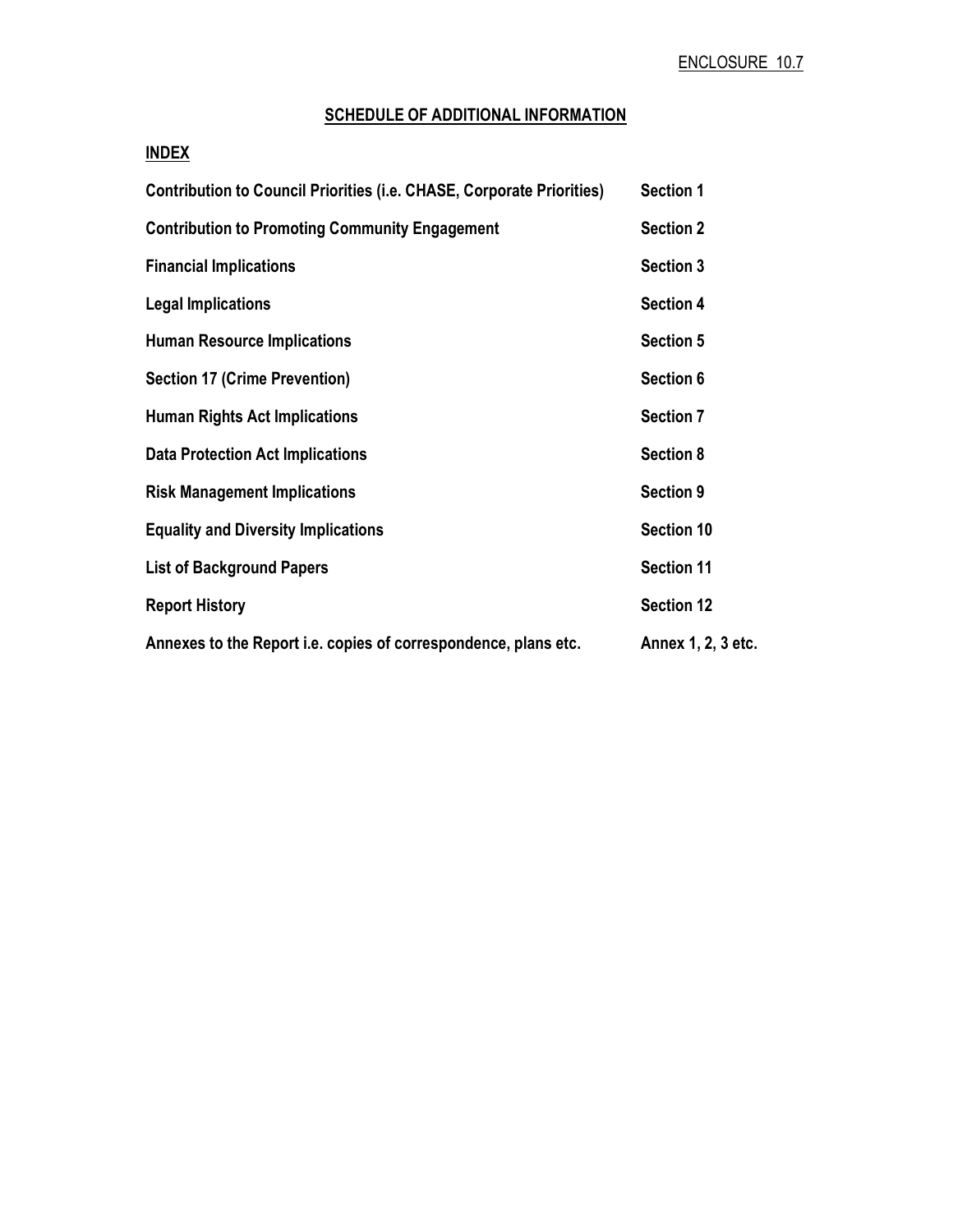# Section 1

#### Contribution to Council Priorities

The Council's Choice Based Lettings Scheme helps "support vulnerable people to live in their own homes" which is an agreed service aim within the 2011-12 "People" Priority Delivery Plan. This service aim would be further enhanced through the proposed engagement of an additional employee to provide further advice and assistance to vulnerable housing applicants.

#### Section 2

#### Contribution to Promoting Community Engagement

The results of a user survey are outlined within the report. The Chase Tenants and Residents Federation have also been consulted and have reiterated their concerns about Choice Based Lettings Schemes.

#### Section 3

#### Financial Implications

The proposed changes to the Councils Choice Lettings Policy will have no direct financial effect on the HRA. However, as part of the proposals, should the allocation of Council housing either increase or decrease then the amount of housing rent collected may be affected.

It is estimated that the saving as a result of proposal 3 'the Advertising of Vacant Properties' will be circa £16,000. This saving could be used to fund an additional employee to provide advice and assistance to vulnerable applicants. No details have been given within the report on the grade and hours of the proposed employee, however, given the funding available the post would be part time.

## Section 4

## Legal Implications

Section 167 of the Housing Act 1996 requires every local housing authority to have an allocation scheme for determining priorities, and the procedure to be followed, in allocating housing accommodation.

## Section 5

#### Human Resource Implications

The report suggests the creation of a post with specific responsibility for assisting vulnerable people with accessing the UChoose Homes Scheme using a budget of £16,000 previously spent on advertising. Any such post will require the creation of a job description and will need to be subject to the Council's current job evaluation scheme to determine the grade appropriate to the post.

#### Section 6

## Section 17 (Crime Prevention)

There are no Section 17 (Crime Prevention) implications arising from this report.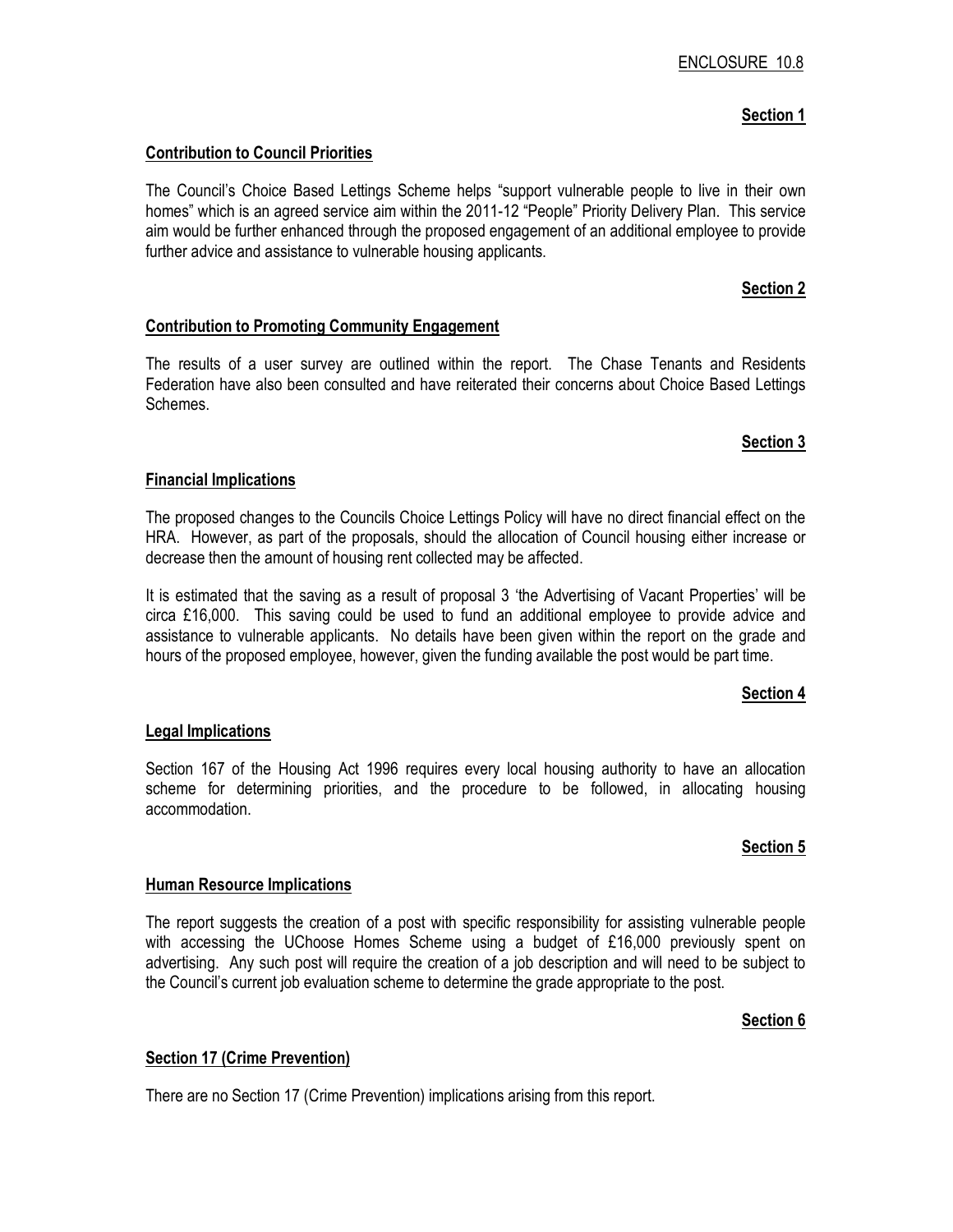## Section 7

#### Human Rights Act Implications

Article 8 provides that:-

- 1. Everyone has the right to respect for his private and family life, his home and his correspondence.
- 2. There shall be no interference by a public authority with the exercise of this right except such as is in accordance with the law and is necessary in a democratic society in the interests of national security, public safety or the economic well-being of the country, for the prevention of disorder or crime, for the protection of health or morals, or for the protection of the rights and freedoms of others.

In considering a review of Choice Based Lettings Scheme, the Council is complying with legislation which empowers it do so, at the same time it is considering the needs of the residents of the district.

A Choice Based Lettings Scheme has a number of advantages to applicants as it provides a transparent system which can be easily understood and ensures equality of access and opportunity.

For the above reasons the Council's actions are considered to be compatible with the Human Rights Act.

## Section 8

#### Data Protection Act Implications

In cases where Cannock Chase applicants "express an interest" for a property owned by a Registered Social Landlord in the Cannock Chase area or for a dwelling in one of the partner areas, details of their application (as held on the Council's Housing Management System) will need to be passed to the relevant Social Landlord for consideration.

Existing applicants are advised of this via the following paragraph within the housing application form:-

 "Cannock Chase District Council will hold and use your data in accordance with the Data Protection Act. 1998. In the event that your application is for a property in one of our partners areas your personal information will be passed to that partner for the furthering of your request. Your personal information will not be used for any other purpose and will not be passed on for commercial use".

## Section 9

#### Risk Management Implications

There is a risk that a housing applicant could "challenge" the Council's allocations policy through the Courts. The Choice Based Lettings Scheme has been subject to Counsels opinion and as a result of this has been subject to previous amendment. It is therefore considered that any "challenge" can be "defended" through the Courts.

## Section 10

#### Equality and Diversity Implications